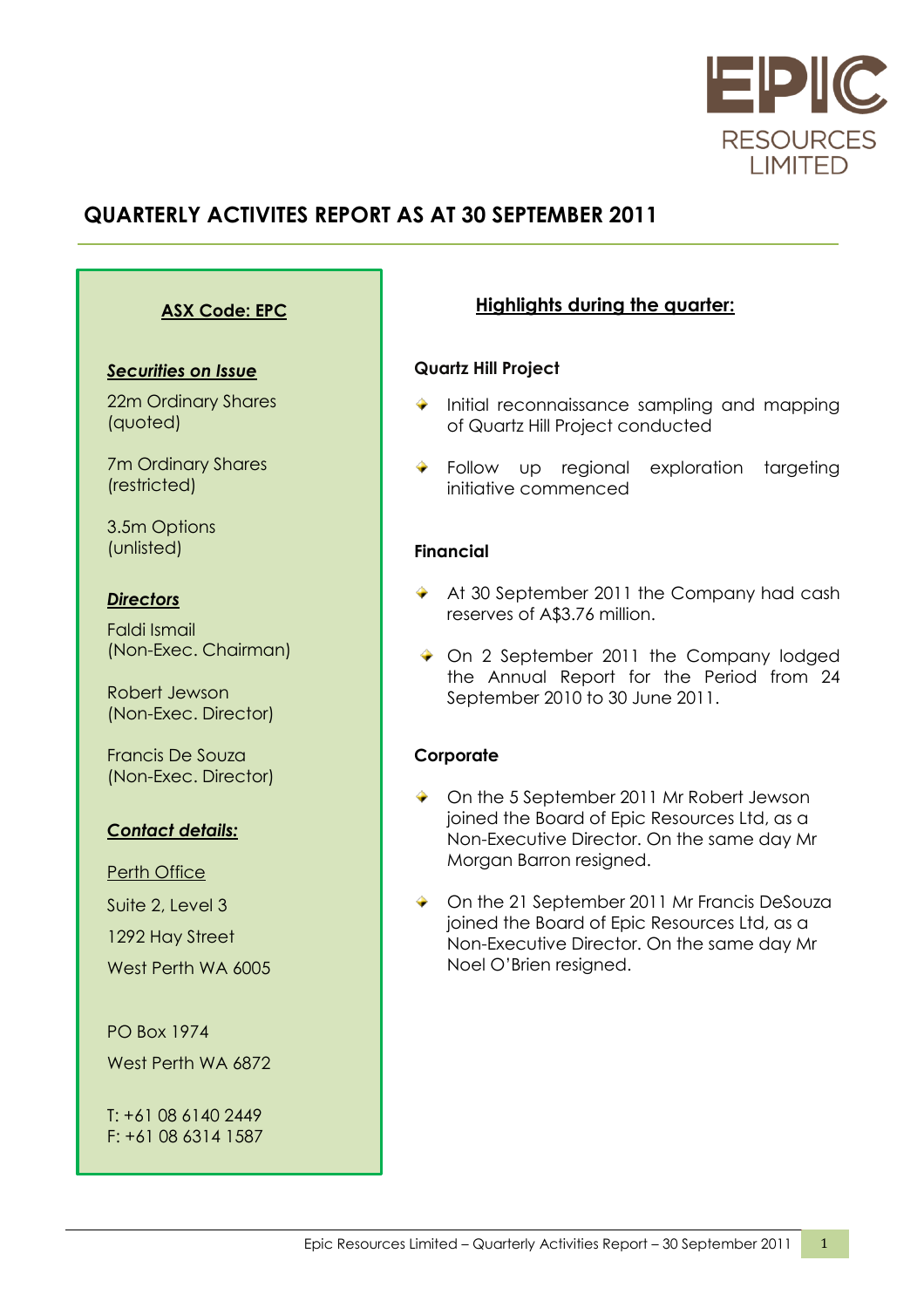### **Quartz Hill Project Update**

The Quartz Hill project lies 150km east-north-east of Alice Springs and is centred around Ambalindum Station. All tenements lie within the Eastern Arunta block, in the Harts Ranges.

The project consists of two adjoining exploration licences currently held by Cazaly Iron Pty Ltd. In April 2011exploration activities commenced within the areas **EL24838** and the northeast corner of **EL25296**. (See figure 1 below).



**Figure 1: Quartz Hill Project – EL25296 and EL24838, Entia Dome, Northern Territory**

### **EL25296**

Field activities were concentrated in the area associated with the REE+U-bearing pegmatite field known as the "Lone Pine" prospect. The Lone Pine area is dominated by hilly topography and long, linear ridge lines of pegmatite bodies. Mapping of this area confirmed the presence of several concentric zones within individual pegmatite bodies. It shows a minimal depth of erosional exposure with only the outer "Wall" and minor "Intermediate" zones of the pegmatite exposed. These zones are prospective for niobiumrich mineralisation, compared with the tantalum-rich mineralisation of the inner "Intermediate" and "Quartz Core" zones.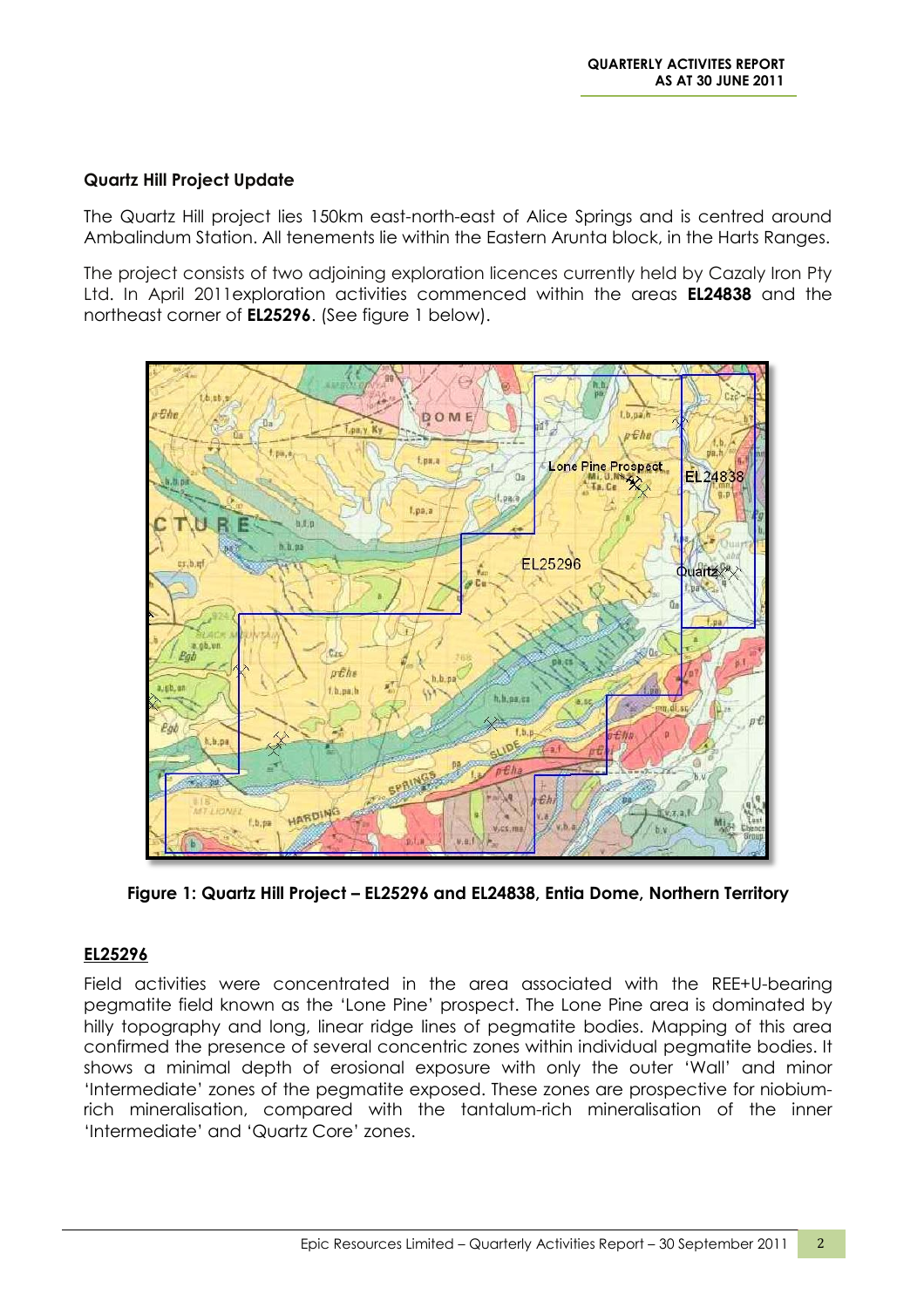A total of 37 rock chip samples were collected from 30 individual and/or coalesced pegmatite bodies **(Figure 2).** All samples were submitted to Ultra Trace Laboratories Pty Ltd in Perth for analysis as shown in **Annexure 1** at the end of this report.



**Figure 2: Lone Pine pegmatite rock chip samples (red stars)**

### **EL24838**

Reconnaissance mapping and field prospecting across the license confirmed previously identified Heavy Rare Earth Element (HREE)-bearing samarskite associated with the Quartz Hill pegmatite body (see **Figure 3**). Due to adverse weather access to this zone was restricted and one sample, EQH038 was recovered.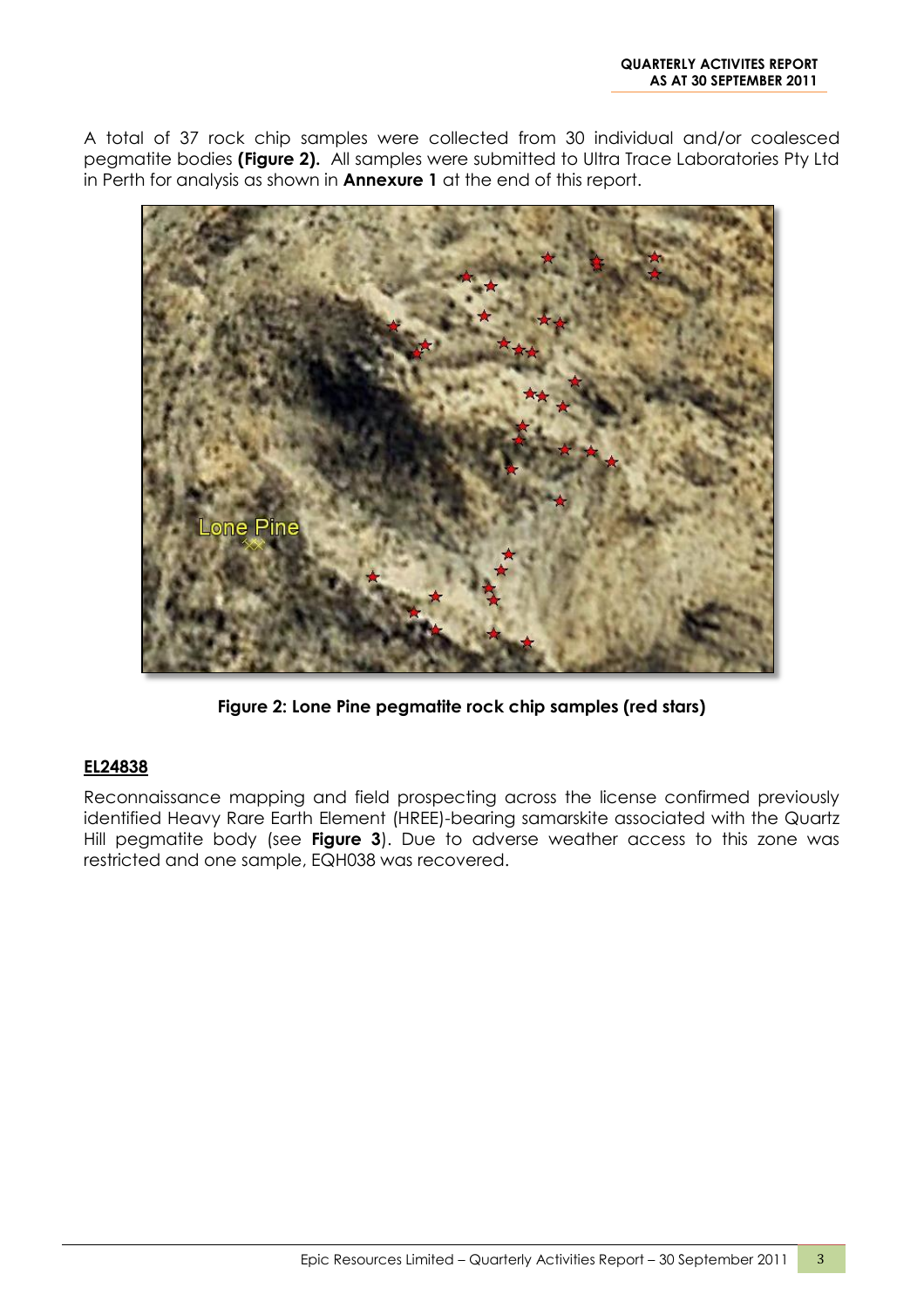

**Figure 3: Sample EQH038 – Quartz Hill: This sample was taken from a previously record samarskite occurrence on the north flank of a quartz-rich pegmatite which forms Quartz Hill.**

### **Mapping and Sampling Campaign**

Exploration activities carried out during this campaign was restricted to rock chipping identifiable zones within the REE-bearing pegmatite bodies in the vicinity of the Lone Pine prospect.

The pegmatite bodies display variable developed zonation. Inner zones were rarely observed suggesting exposure due to erosion is not well advanced. Several areas of multivariate REE association have been identified in the Lone Pine assay results that may be the focus of further work.

### **Summary**

The focus of mapping during this initial campaign was to understand the extent and nature of the internal zonation identifiable within the pegmatite outcrops to guide rock chip sampling of prospective high-grade zones. The campaign focused work on mapping within the most prospective individual pegmatites where historic REE-U mineralisation has been reported. Concurrent rock chip samples were taken from identifiable zones, with multiple samples taken from several sites along strike in larger pegmatite bodies.

Upon review of the historical and recent sampling exploration results, and as part of their next stage of exploration, the Company intends to pursue further expansion of mapping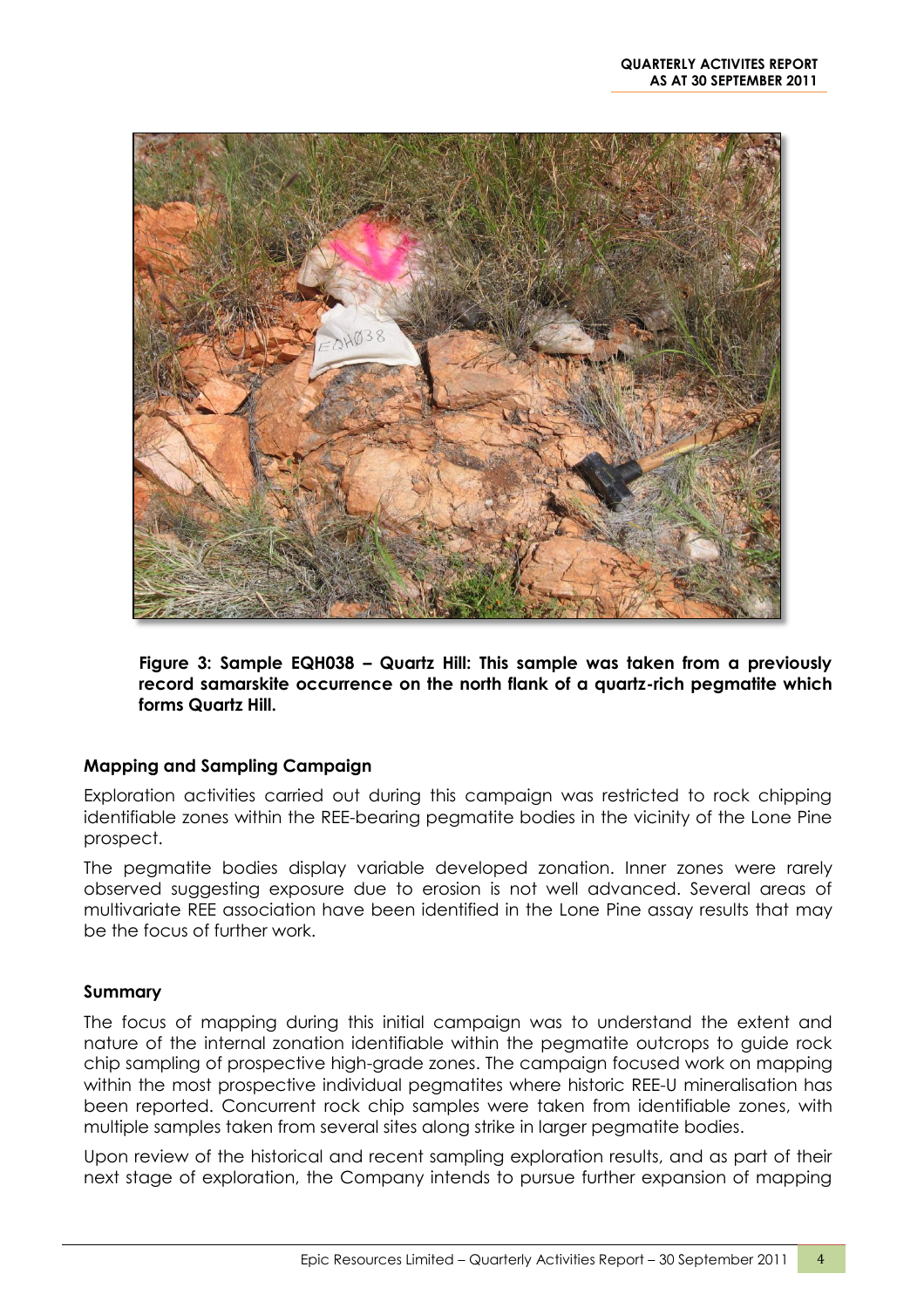and sampling at the Lone Pine and Quartz Hill field which is consistent with the budget set out in the Prospectus.

#### **Other projects of interest**

The Company has been actively evaluating a number other projects that include, without limitation, coal, iron ore, copper, gold, manganese, tin, nickel, potash and tungsten both within Australia and abroad . The Company is confident that it will be able to suitably identify a project that meets the Company"s short term objectives and growth strategy.

#### **Financial**

At 30 September 2011, the Company had cash reserves of \$3.76 million

### **Corporate**

On the 19 September 2011 Mr Francis De Souza joined the Board of Epic, as a Non-Executive Director.

Mr De Souza has many years" experience in financial services, specialising in corporate advisory and equity markets with a specific focus in the resources sector. Mr De Souza is the co-founder of Otsana Capital Pty Ltd, a boutique advisory firm specialising in mergers & acquisitions, capital raisings and Initial Public Offerings (IPO's). Mr De Souza has facilitated a number of resource transactions ranging from reverse takeovers, project evaluations through to IPO's and capital raisings.

On the 5 September 2011 Mr Jewson joined the Board of Epic, as Non-Executive Director.

Mr Jewson holds a Bachelor of Science majoring in Mineral Exploration & Mineral Geology. Mr Jewson has extensive experience across a wide range of commodities including iron ore, gold, uranium, coal and base metals both locally within Australia and abroad. His experience includes production-based mine geology at Newcrest Mining and significant exploration experience locally and abroad. Countries where Mr Jewson has carried out consultancy work include, but are not limited to, South Korea, Mozambique, Chile and Poland.

Mr Jewson has significant commercial and geological knowledge which will allow Epic to rapidly evaluate resource opportunities abroad and aggressively pursue projects which meet the Company"s investment criteria.

#### **-ENDS-**

Faldi Ismail Epic Resources Limited Non-Executive Chairman faldi@otsana.com (+61) 08 6140 2449

Tanya Woolley Epic Resources Limited Company Secretary tanya@bluehorse.com.au (+61) 08 6140 2449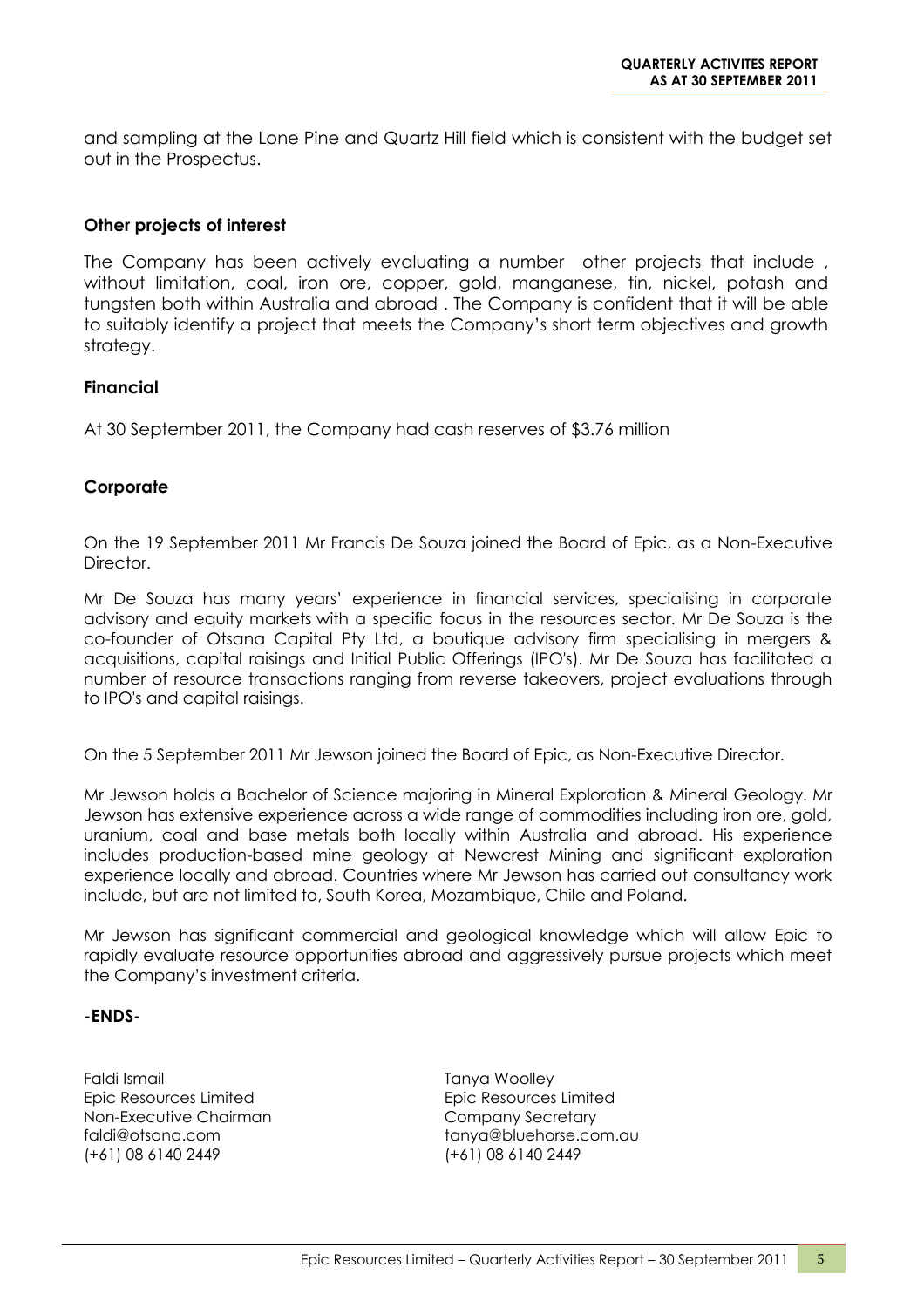#### *Competent Persons Statement*

Technical information in this report has been prepared under the supervision of Mr Jonathon King, a director of Weston Consultancy Group Pty Ltd, and a member of the Australian Institute of Geoscientists (AIG). Mr King has sufficient experience which is relevant to the style of mineralisation under consideration and to the activity which he is undertaking to qualify as a Competent Person as defined in the 2004 Edition of the "Australasian Code for Reporting of Exploration Results, Mineral Resources and Ore Reserves" (the JORC Code). Mr King consents to the inclusion in this report of the Information, in the form and context in which it appears.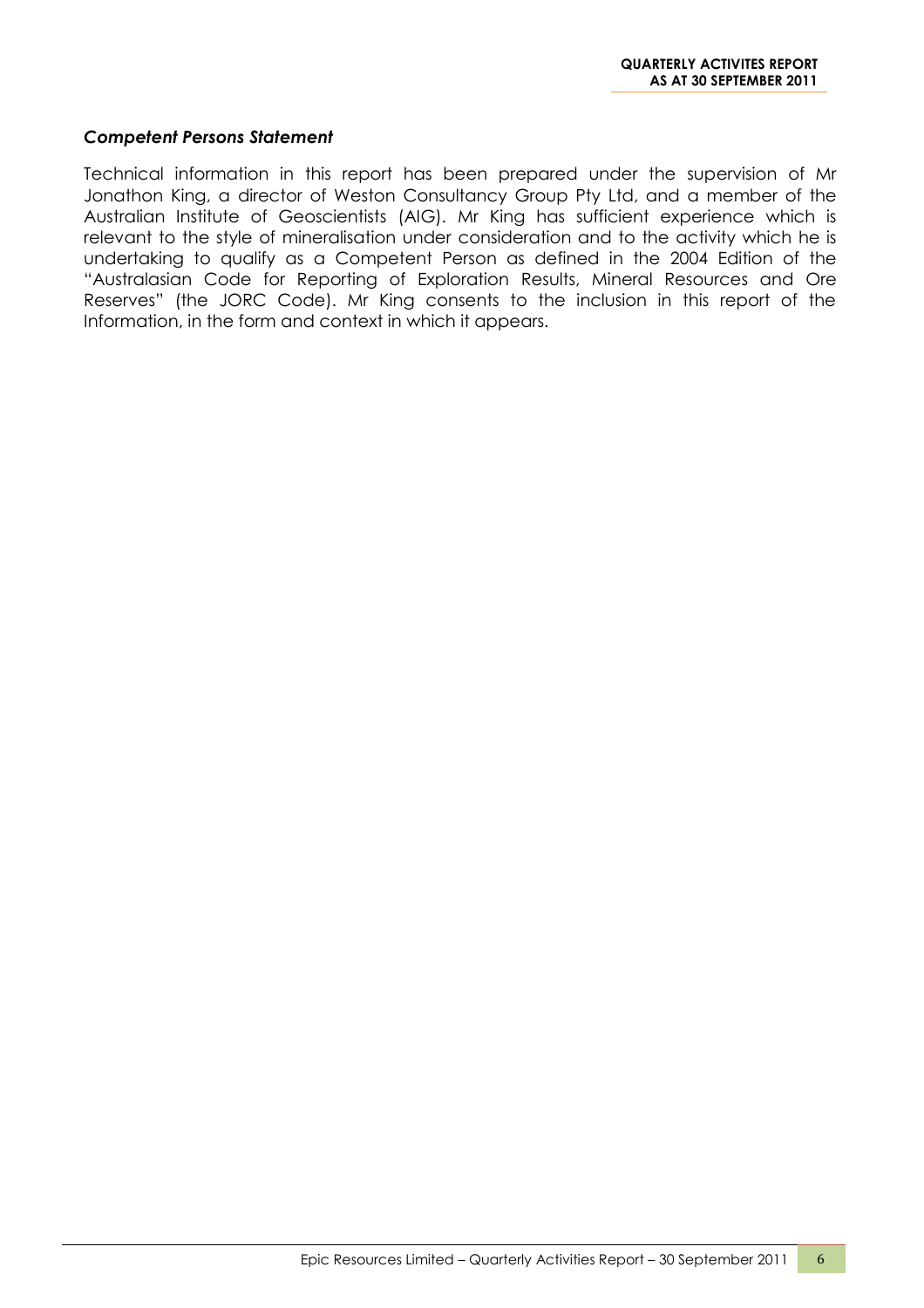|                            |      | Annexure 1: Mineral Samples (1 of 2) |                    |                       |         |       |                                        |    |             |          |                |           |                |                |            | <b>QUARTERLY ACTIVITES REPORT</b><br><b>AS AT 30 JUNE 2011</b> |          |           |               |         |             |       |                 |              |           |              |                             |                |           |                  |           |
|----------------------------|------|--------------------------------------|--------------------|-----------------------|---------|-------|----------------------------------------|----|-------------|----------|----------------|-----------|----------------|----------------|------------|----------------------------------------------------------------|----------|-----------|---------------|---------|-------------|-------|-----------------|--------------|-----------|--------------|-----------------------------|----------------|-----------|------------------|-----------|
|                            |      |                                      |                    |                       |         |       |                                        |    |             |          |                |           |                |                |            |                                                                |          |           |               |         |             |       |                 |              |           |              |                             |                |           |                  |           |
| Sample   Ag   As<br>EQH001 |      |                                      | Ba<br>$-5$ 20 1220 | Be Bi<br>$\mathbf{1}$ | $-2$    | Cd    | $\mathsf{Co}\xspace$<br>$-10$ $-10$ 10 | Cs | Cu<br>$-10$ | Ga<br>50 | Hf<br>5.2      | In<br>0.4 | Li<br>13       | Mo<br>$-2$     | Nb<br>$-5$ | Ni<br>$-10$                                                    | Pb<br>60 | Rb<br>337 | Re Sb<br>$-1$ | $-1$    | Se<br>$-50$ | Sn    | Sr<br>$-10$ 264 | Ta<br>0.5    | Te<br>-50 | Th<br>311    | <b>TI</b><br>$\overline{2}$ | U<br>17.5      | W<br>$-5$ | Zn<br>250 140    | Zr        |
| EQH002                     | $-5$ | -5                                   | 80                 | 4                     | $-2$    |       | $-10$ $-10$ $-10$                      |    | 20          | -50      | 3.8            | -0        | 20             | $\overline{2}$ | 10         | -10                                                            | 10       | 88        | -1            | $-1$    | -50         |       | $-10$  143 1.5  |              | -50       | 94           | -1                          | 11.5           |           | $-5$   150   150 |           |
| <b>EQH003</b>              | $-5$ | -5                                   | 230                | 6                     | $-2$    |       | $-10$ $-10$ $-10$ $-10$                |    |             | -50      | 6.8            | -0        | 22             | $-2$           | $-5$       | -10 l                                                          | 30       | 122       | -1            | $-1$    | $-50$       |       | $-10$ 193       | 0.5          | -50       | 20           | -1                          | 6              | -5        | 50               | 340       |
| <b>EQH004</b>              | $-5$ | -5                                   | 530                | 4                     | $-2$    |       | $-10$ $-10$ $-10$ $-10$                |    |             | -50      | 1.2            | $-0$      | 7              | $-2$           | 30         | $-10$                                                          | 90       | 406       | $-1$          | 1       | -50         |       | $-10$ 198       | 3.5          | -50       | 13           | 2                           | 11.5           | $-5$      | 100              | 10        |
| <b>EQH005</b>              | $-5$ | -5                                   | 450                | 3                     | $-2$    |       | $-10$ $-10$ $-10$                      |    | $-10$       | -50      | 2.6            | -0        | 8              | $-2$           | $-5$       | 20                                                             | 20       | 115       | -1            | $-1$    | $-50$       |       | $-10$ 243       | $-1$         | -50       | 6.5          | -1                          | $\overline{2}$ | -5        | 50               | 120       |
| <b>EQH006</b>              | $-5$ | -5                                   | 210                | $-1$                  | $-2$    |       | -10 -10 -10                            |    | 30          | -50      | 1              | -0        | 31             | 4              | 5          | -10                                                            | $-10$    | 60        | -1            | $-1$    | -50         |       | -10   272       | $\mathbf{1}$ | -50       | 3.5          | -1                          | 3.5            |           | -5   100         | 20        |
| <b>EQH007</b>              | $-5$ | -5                                   | 1190               | 4                     | $-2$    |       | -10 -10   10                           |    | $-10$       | -50      | 2.6            | -0        | 3              | $-2$           | $-5$       | -10 l                                                          | 40       | 190       | -1            | 1       | -50         |       | $-10$ 304       | 1.5          | -50       | 3.5          | -1                          | 3              | -5        | -50              | 30        |
| <b>EQH008</b>              | $-5$ | -5                                   | 200                | 7                     | $-2$    |       | $-10$ $-10$ $-10$                      |    | 20          | -50      | 0.6            | -0        | 14             | $-2$           | -5         | $-10$                                                          | 20       | 82        | -1            | -1      | -50         |       | -10   201       | $-1$         | -50       | 1            | -1                          | 2.5            | -5        | 100              | -10       |
| <b>EQH009</b>              | $-5$ | -5                                   | 50                 | $\overline{7}$        | $-2$    |       | $-10$ $-10$ $-10$                      |    | 10          | -50      | 1.2            | -0        | 22             | $-2$           | $-5$       | -10                                                            | 10       | 27        | $-1$          | $-1$    | -50         |       | -10   178       | $-1$         | -50 l     | 0.5          | -1                          | 0.5            |           | $-5$   100       | 20        |
| EQH010                     | $-5$ | -5                                   | 220                | 4                     | $-2$    |       | $-10$ $-10$ $-10$ $ $                  |    | 30          | -50      | 4.2            | -0        | 17             | $-2$           | $-5$       | 10                                                             | 30       | 196       | -1            | -1      | -50         | -10   | 97              | $-1$         | -50       | 3.5          | -1                          | 5              | -5        | 100 180          |           |
| EQH011                     | $-5$ | -5                                   | 380                | $-1$                  | $-2$    |       | $-10$ $-10$ $-10$ $-10$                |    |             | -50      | $\overline{7}$ | -0        | 14             | $-2$           | $-5$       | $-10$                                                          | 30       | 174       | $-1$          | 1       | -50         |       | $-10$ 143       | $-1$         | -50       | 3            | -1                          | 2.5            | -5        | 50               | 390       |
| <b>EQH012</b>              | -5   | -5                                   | 720                | 1                     | $-2$    |       | $-10$ $-10$ 10                         |    | 30          | -50      | 0.6            | -0        | 11             | $-2$           | 15         | 10                                                             | 90       | 459       |               | -1   -1 | $-50$       |       | $-10$ 217       | 1.5          | -50       | 1            | $\overline{2}$              | 5.5            | -5        | 50               | 10        |
| EQH013                     | $-5$ | -5                                   | 500                | 3                     | $-2$    |       | $-10$ $-10$                            | 20 | 10          | -50      | 3.8            | -0        | $\overline{7}$ | 4              | $-5$       | 10                                                             | 40       | 291       | $-1$          | $-1$    | -50         |       | $-10$  196      | $-1$         | -50       | $\mathbf{1}$ | $\mathbf{1}$                | $\overline{2}$ | -5        | 50               | 190       |
| EQH014                     | $-5$ | -5                                   | 90                 | 5                     | 4       | $-10$ | $-10$                                  | 10 | 20          | -50      | 8.4            | -0        | 38             | $-2$           | $-5$       | -10                                                            | $-10$    | 15        | -1            | 1       | -50         | -10   | 41              | 1.5          | -50       | 2            | -1                          | 18             | -5        | 50               | 180       |
| <b>EQH015</b>              | $-5$ | -5                                   | 40                 | 5                     | $-2$    |       | $-10$ $-10$ $-10$                      |    | 10          | -50      | 2.4            | -0        | 42             | 2              | $-5$       | 20                                                             | 10       | 20        | -1            | $-1$    | -50         |       | $-10$ 142       | 0.5          | -50       | 2.5          | -1                          | 4              | -5        |                  | -50   110 |
| EQH016                     | $-5$ | -5                                   | 20                 |                       | $-1$ 26 | $-10$ | $-10$ 10                               |    | 30          | -50      | 8              | $-0$      | 30             | $\overline{2}$ | 100        | 10 <sup>1</sup>                                                | $-10$    | 58        | -1            | $-1$    | -50         | -10 l | 17              | 475          | $-50$     | 4            | -1                          | 68             |           | 10 100 120       |           |
| <b>EQH017</b>              | -5   | -5                                   | 1750               | 4                     | $-2$    |       | $-10$ $-10$ $-10$                      |    | 40          | -50      | 0.8            | -0        | 20             | $\overline{2}$ | $-5$       | 10                                                             | 60       | 190       | -1            | $-1$    | -50         |       | $-10$ 310 3.5   |              | -50       | 0.5          | -1                          | 1.5            |           | $-5$   150 $-10$ |           |
| <b>EQH018</b>              | $-5$ | -5                                   | 680                | 11                    | $-2$    |       | $-10$ $-10$ $-10$                      |    | 30          | -50      | 2.4            | -0        | $\mathbf{1}$   | 2              | $-5$       | 10                                                             | 60       | 195       | $-1$          | $-1$    | $-50$       |       | $-10$ 395       | 3            | -50       | 0.5          | -1                          | 2.5            | -5        | 50               | 40        |